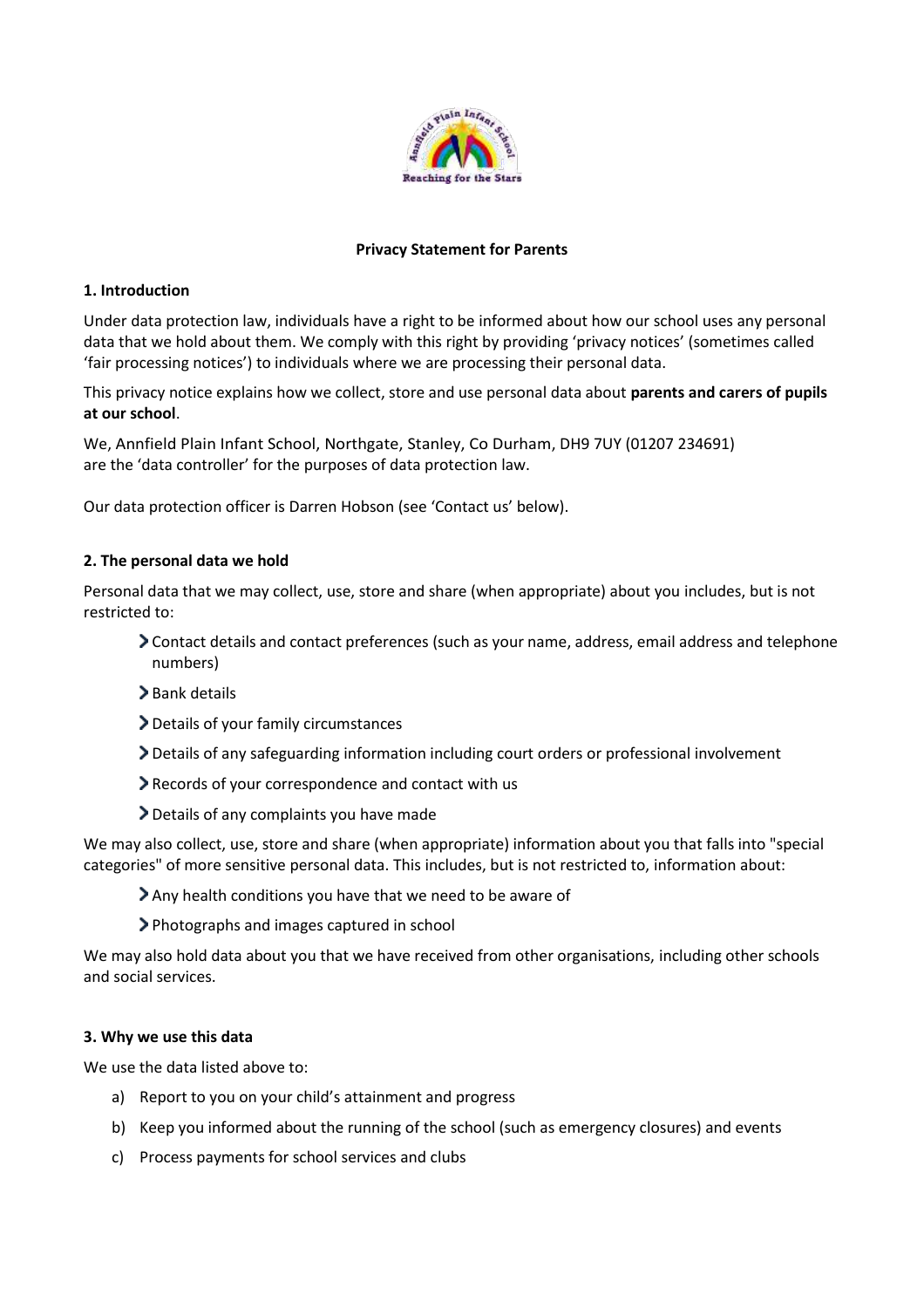- d) Provide appropriate pastoral care
- e) Protect pupil welfare
- f) Assess the quality of our services
- g) Carry out research
- h) Comply with our legal and statutory obligations

## **3.1 Use of your personal data for marketing purposes**

Where you have given us consent to do so, we may send you marketing information by email or text promoting school events, campaigns, charitable causes or services that may be of interest to you.

You can withdraw consent or 'opt out' of receiving these emails and/or texts at any time by clicking on the 'Unsubscribe' link at the bottom of any such communication, or by contacting us (see 'Contact us' below).

# **3.2 Use of your personal data in automated decision making and profiling**

We do not currently process any personal data through automated decision making or profiling. If this changes in the future, we will amend any relevant privacy notices in order to explain the processing to you, including your right to object to it.

# **4. Our lawful basis for using this data**

Our lawful bases for processing your personal data for the purposes listed in section 3 above are as follows:

- For the purposes of 3a, 3b, 3c 3d, 3e, 3f, 3g and 3h above in accordance with the 'public task' basis – we need to process data to fulfil our statutory functions as a school.
- For the purposes of 3h above in accordance with the 'legal obligation' basis we need to process data to meet our responsibilities under law.
- For the purposes of 3b and 3c above in accordance with the 'consent' basis we will obtain consent from you to use your personal data if using your contact details for marketing or promotion purposes and any online payment systems.
- For the purposes of 3e above , in accordance with the 'vital interests' basis we will use this personal data in a life-or-death situation

Where you have provided us with consent to use your data, you may withdraw this consent at any time. We will make this clear when requesting your consent, and explain how you would go about withdrawing consent if you wish to do so.

### **4.1 Our basis for using special category data**

For 'special category' data, we only collect and use it when we have both a lawful basis, as set out above, and one of the following conditions for processing as set out in data protection law:

- We have obtained your explicit consent to use your personal data in a certain way
- We need to perform or exercise an obligation or right in relation to employment, social security or social protection law
- We need to protect an individual's vital interests (i.e. protect your life or someone else's life), in situations where you're physically or legally incapable of giving consent
- The data concerned has already been made manifestly public by you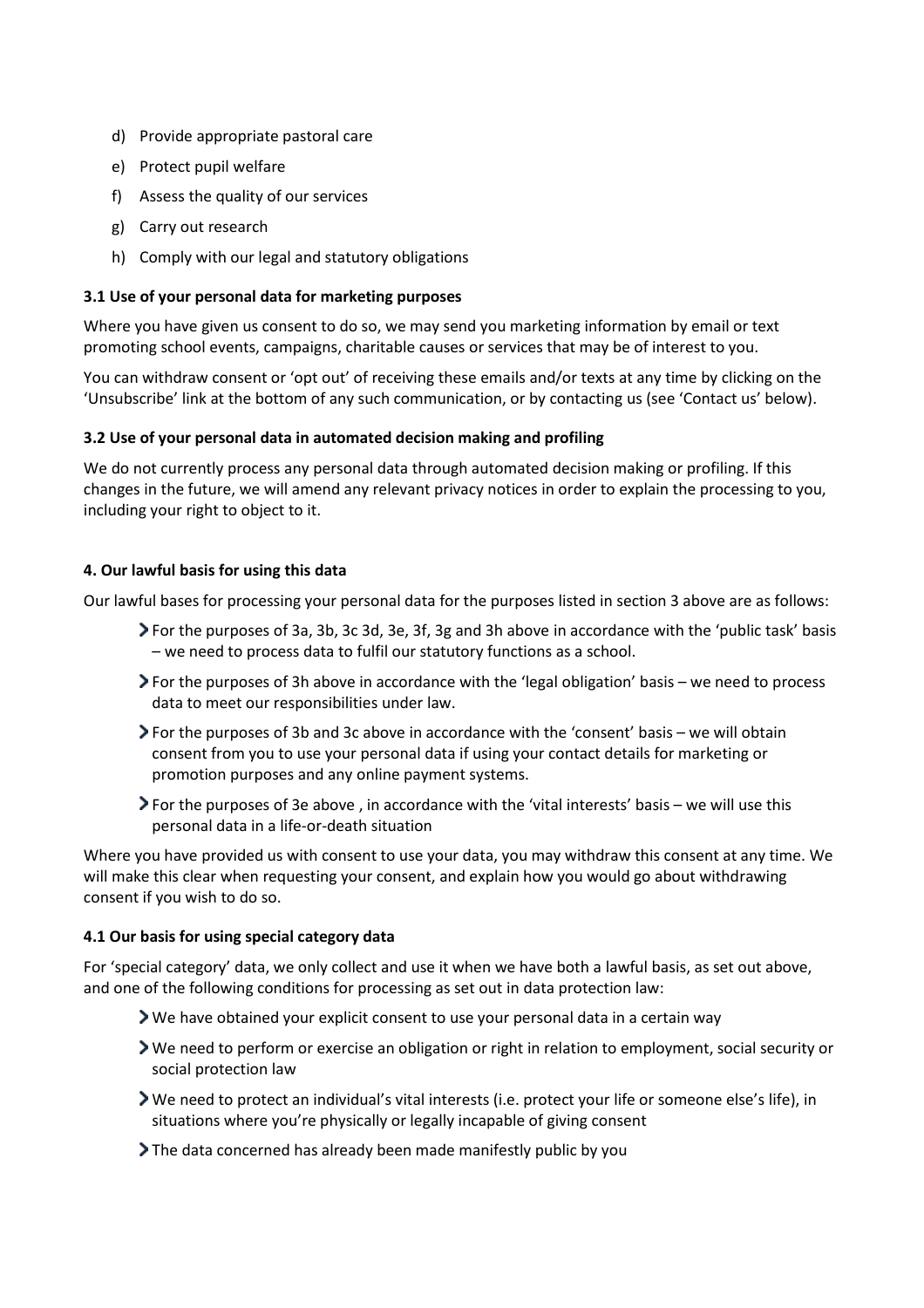- We need to process it for the establishment, exercise or defence of legal claims
- We need to process it for reasons of substantial public interest as defined in legislation
- We need to process it for health or social care purposes, and the processing is done by, or under the direction of, a health or social work professional or by any other person obliged to confidentiality under law
- We need to process it for public health reasons, and the processing is done by, or under the direction of, a health professional or by any other person obliged to confidentiality under law
- We need to process it for archiving purposes, scientific or historical research purposes, or for statistical purposes, and the processing is in the public interest

For criminal offence data, we will only collect and use it when we have both a lawful basis, as set out above, and a condition for processing as set out in data protection law. Conditions include:

- We have obtained your consent to use it in a specific way
- We need to protect an individual's vital interests (i.e. protect your life or someone else's life), in situations where you're physically or legally incapable of giving consent
- The data concerned has already been made manifestly public by you
- We need to process it for, or in connection with, legal proceedings, to obtain legal advice, or for the establishment, exercise or defence of legal rights
- We need to process it for reasons of substantial public interest as defined in legislation

### **5. Collecting this data**

While the majority of information we collect about you is mandatory, there is some information that can be provided voluntarily.

Whenever we seek to collect information from you, we make it clear whether you must provide this information (and if so, what the possible consequences are of not complying), or whether you have a choice.

Most of the data we hold about you will come from you, but we may also hold data about you from:

- >Local authorities
- Government departments or agencies
- Your children
- > Police forces, courts, tribunals

#### **6. How we store this data**

We keep personal information about you while your child is attending our school. We may also keep it beyond their attendance at our school if this is necessary. Our Record Keeping and Retention Policy sets out how long we keep information about visitors. The policy is available on the school website and also by request from the school office or Data Protection Officer.

We have put in place appropriate security measures to prevent your personal information being accidentally lost, used or accessed in an unauthorised way, altered or disclosed.

We will dispose of your personal data securely when we no longer need it.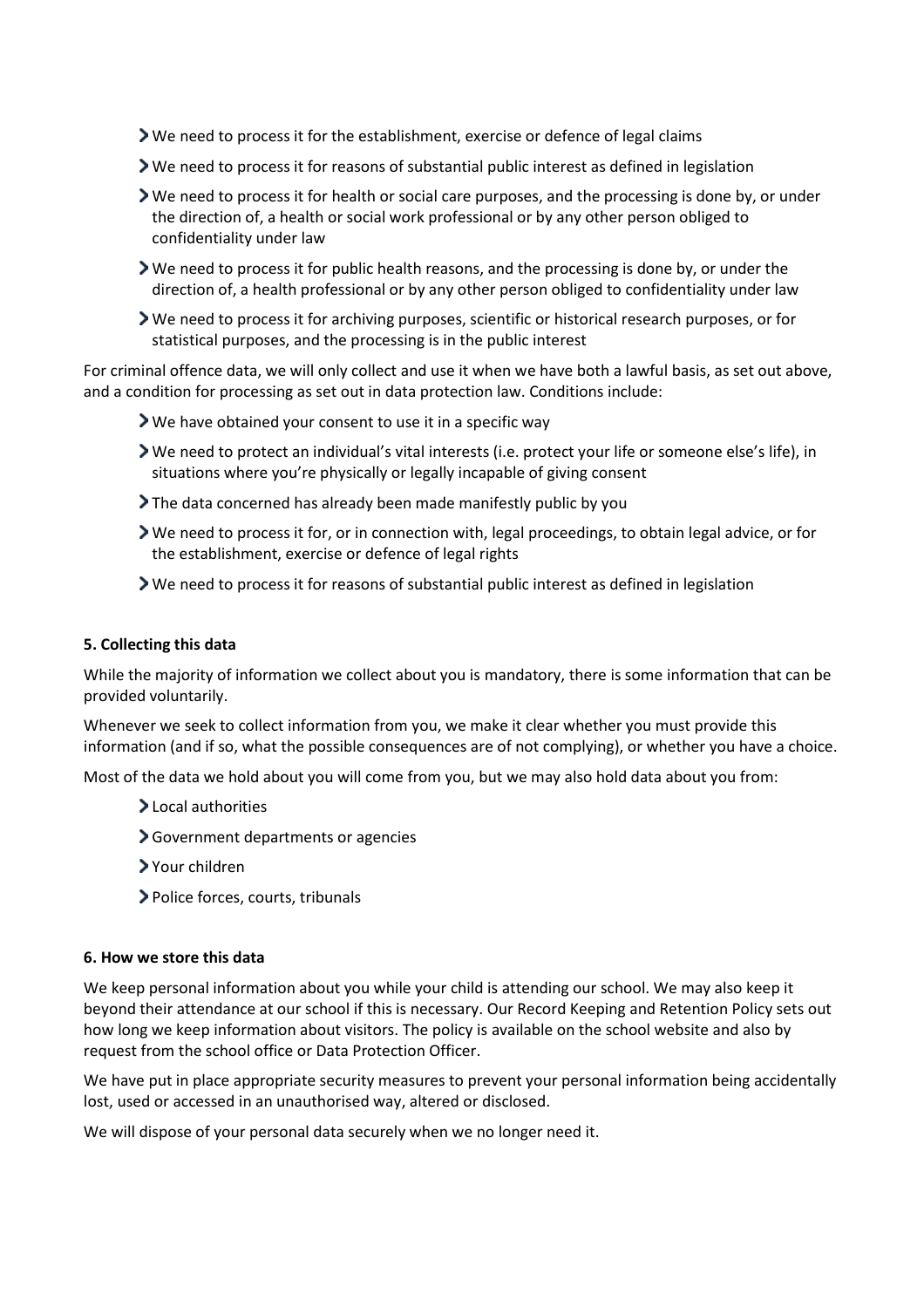# **7. Who we share data with**

We do not share information about you with any third party without consent unless the law and our policies allow us to do so.

Where it is legally required, or necessary (and it complies with data protection law), we may share personal information about you with:

- Our local authority to meet our legal obligations to share certain information with it, such as safeguarding concerns and information about exclusions
- Government departments or agencies
- > Our regulator, Ofsted
- Suppliers and service providers
- > Financial organisations
- > Our auditors
- Survey and research organisations
- > Health authorities
- > Security organisations
- > Health and social welfare organisations
- Professional advisers and consultants
- Charities and voluntary organisations
- Police forces, courts, tribunals

### **7.1 Transferring data internationally**

We may share personal information about you with international third parties outside of the European Economic Area, where different data protection legislation applies

Where we transfer your personal data to a country or territory outside the European Economic Area, we will do so in accordance with data protection law.

In cases where we have to set up safeguarding arrangements to complete this transfer, you can get a copy of these arrangements by contacting us.

### **8. Your rights**

### **8.1 How to access personal information that we hold about you**

You have a right to make a 'subject access request' to gain access to personal information that we hold about you.

If you make a subject access request, and if we do hold information about you, we will (subject to any exemptions that may apply):

- Give you a description of it
- Tell you why we are holding and processing it, and how long we will keep it for
- Explain where we got it from, if not from you